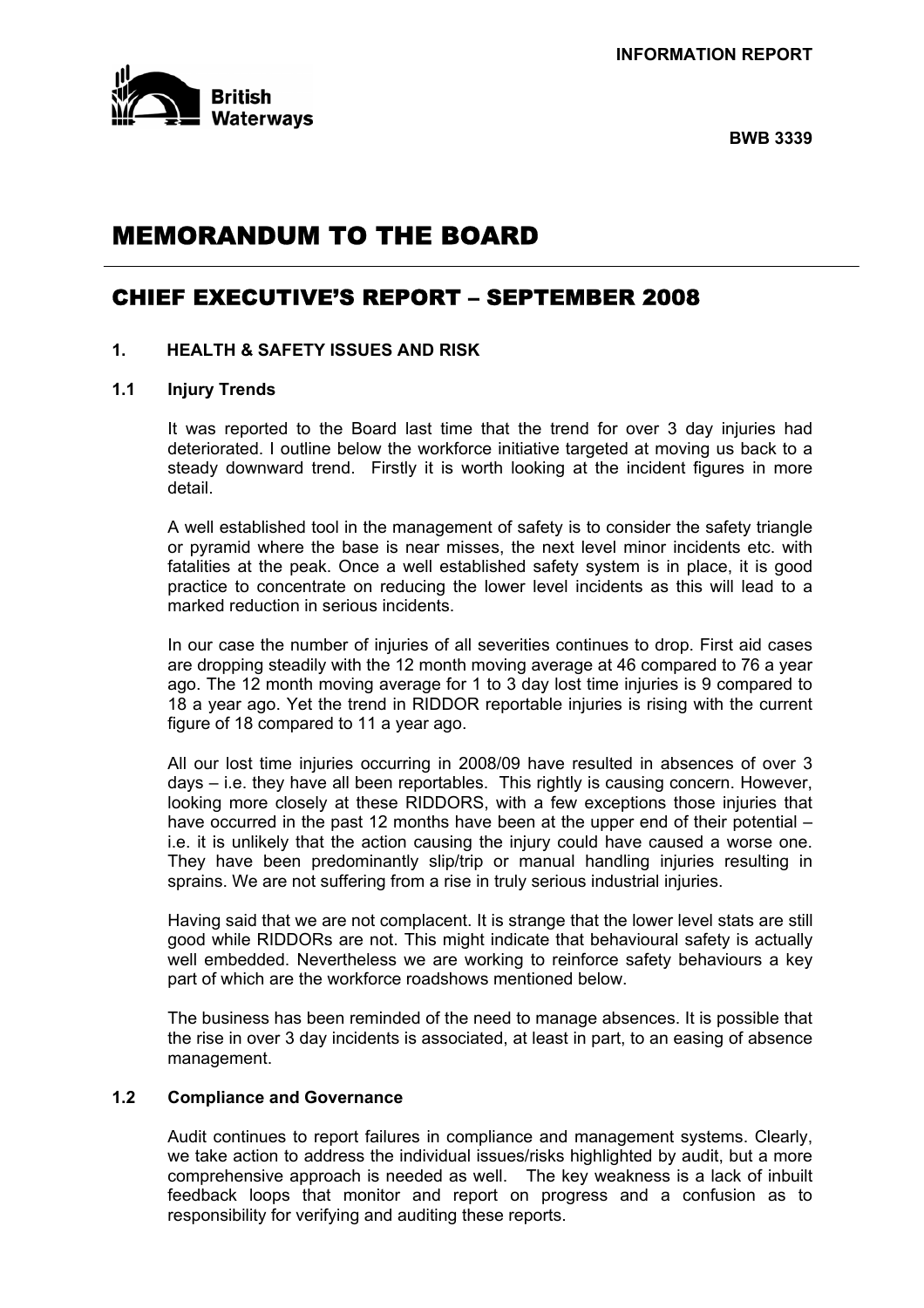Elsewhere in the business we have empowered the "Head of …….." function to have greater accountability for delivery and not just policy and advice. This is having significant benefits as the policy maker and standard setter has to be sure what he/she requires, is capable of delivery and also monitors and reports on progress. Health & Safety is now taking a more pro-active role in this respect.

We are also re-mapping our key processes as we became concerned some time ago that there was inconsistency and some inefficiency. Good progress is being made and all revised processes include feedback loops to monitor and report on progress.

We are bringing together changes to create a clearer framework for the setting, delivery, monitoring and reporting on safety instructions.

The Audit Committee discussed this at their meeting on the 10 September. I am due to provide the Committee with a detailed implementation plan by the end of the month.

## **1.3 Workforce Involvement Roadshows**

The idea for this approach came from the workforce safety reps on the National Health and Safety Committee and are planned to run Late September/October. The aim is to reach as many employees as possible given time available. An outcome will be to challenge each area to form Safety Action Teams to address issues that concern them and to reconvene in April 2009 to feedback/review progress collectively. The agenda for these Roadshows forms part of the Heath & Safety supplement attached to this paper.

## **1.4 Cycling Injury at Caen Hill**

A 15 year old youth suffered a serious injury to his leg when he fell off of his bicycle cycling down the Caen Hill Flight towpath. A brake lever penetrated his thigh, severing an artery. The youth had to be airlifted to hospital by the air ambulance which landed in a field next to Lock 30. We understand that the youth will make a full recovery. We do not believe that the accident was caused by our infrastructure and we have not been contacted by the Police or HSE. We have discussed the incident with Sustrans and plan to install safety signs sponsored by Sustrans at key points.

## **2. STAKEHOLDER RELATIONS**

#### **2.1 Treasury Review of Capital Assets**

 We have had further meetings with Treasury, Shareholder Executive and Defra officials. Treasury have also made a site visit to Gloucester where we showed the past, present and future regeneration and property activity.

 We are due to submit our paper to Defra/Treasury by the end of September and I will circulate a copy to the Board.

#### **2.2 Jonathan Porritt**

 The Chairman and I met with Jonathan Porritt as a follow up to a letter he wrote challenging BW's commitment to sustainable development. He believed as a public body we should be achieving the highest levels of BREAM and other sustainability indicators, and that we were too interested in short term economic gain and not enough in long term sustainability and climate change benefits.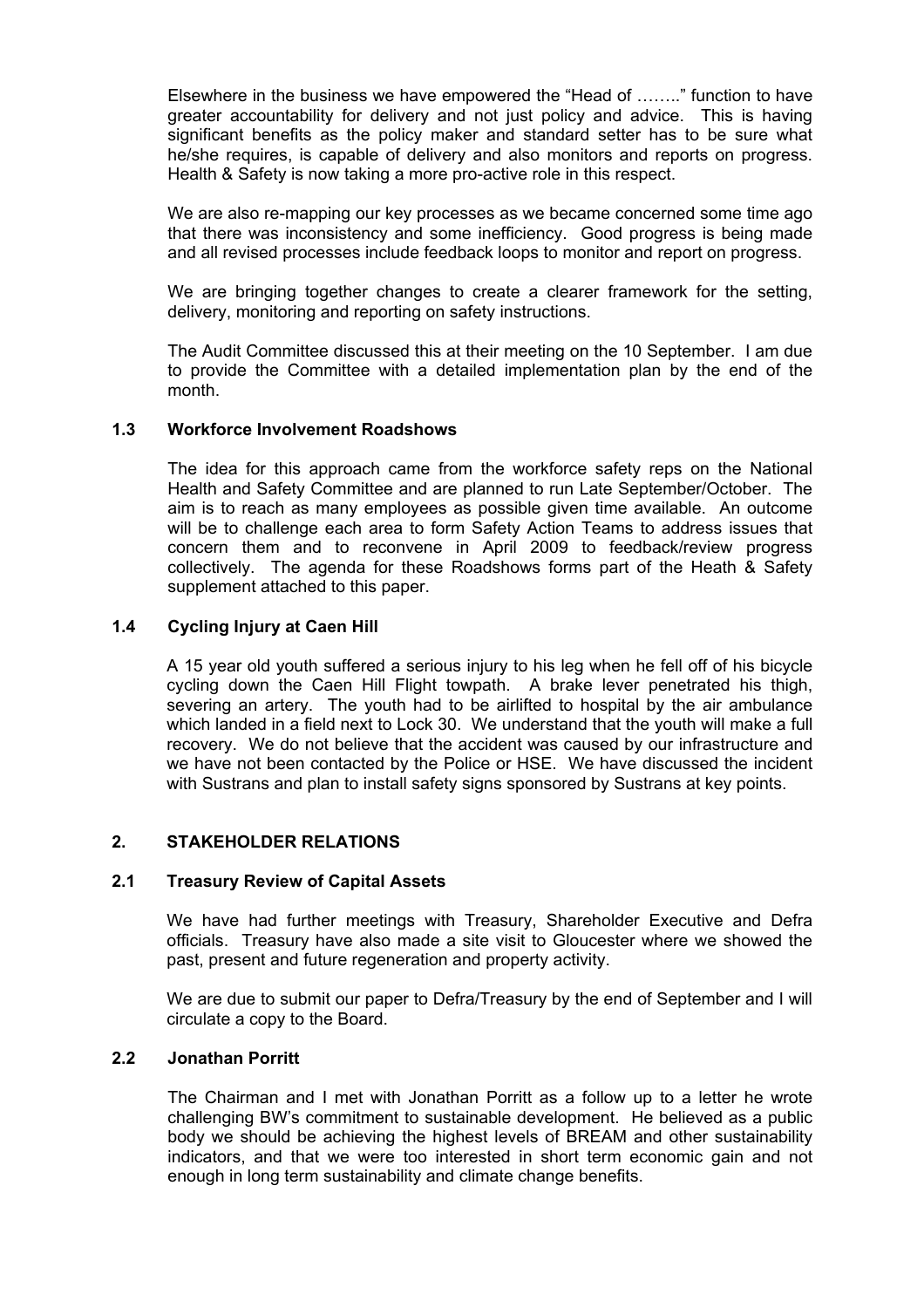By the end of the meeting he had a better understanding of our wider role. We have asked him to provide details of his Forum for the Future organisation that advises companies on their approach to sustainable development.

## **2.3 Corporate Plan**

 Our 3 year Corporate Plan for England & Wales was eventually approved by the Minister on the 15 August.

## **2.4 Scotland**

 The Scottish Canals Development Group, a partnership chaired by the Scottish Government, that brings together organisations with a common interest in contributing to, and benefiting from, vibrant canals met on 16 September.

This group is an ideal vehicle for British Waterways Scotland to engage and work together with its partners to progress the development of the canal corridors to ensure they fulfil their wider economic, social and environmental development potential for the benefit of Scotland.

The Scottish Government has moved to an outcomes-focused approach to performance, encouraging more effective partnership working across the public sector and with stakeholders. In Scotland the whole of the public sector must contribute to one overarching purpose – to focus government and public services on creating a more successful country, with opportunities for all of Scotland to flourish, through increasing economic sustainable growth. All performance management systems have been aligned to a single, clear and consistent set of outcomes, with results which reflect real and meaningful improvements in public services and quality of life for people in Scotland. The Scottish Canals Development Group enables BWS to build effective relationships based on synergies to attract funding and develop shared agendas within this Scottish political landscape.

Following the SCDG meeting BWS hosted an evening reception in the Garden Lobby of the Scottish Parliament well attended by MSPs, our partners and stakeholders. The reception commenced with a short welcome from Jamie Hepburn MSP (who sponsored our event) followed by a supportive address by our Minister Stewart Stevenson MSP covering the BWS budget allocation, Status Review, SG review of policy document – Scotland's Canals – "*an asset for the future",* the IWAC review and HELIX. Jon Hargreaves responded on behalf of BW.

## **2.5 IWAC**

BW presented to the IWAC board on their visit to South Wales on 10 September and hosted a visit to the Monmouthshire & Brecon breach site. The visit was well received and Sarah Nason from Defra attended.

#### **2.6 IWA Festivals**

Wales & Border Counties Waterways hosted both the national festival at Autherley Junction (jointly with West Midlands) and the restoration festival (Monty '08) in August/September. Preparations for each event was intense requiring resources from the Business Unit. Duty Managers provided support at weekends to each event also. We have received excellent feedback from the IWA for the effort, support and co-operation from the Business Unit team in making these very successful events.

#### **2.7 Kennet & Avon Canal – Lock operations**

 In July our consultation into the K&A Canal Lock Operations closed and we published our report on the consultation on 1 September. We had proposed that the locks at each end of the canal are staffed such that unlicensed craft are not allowed onto the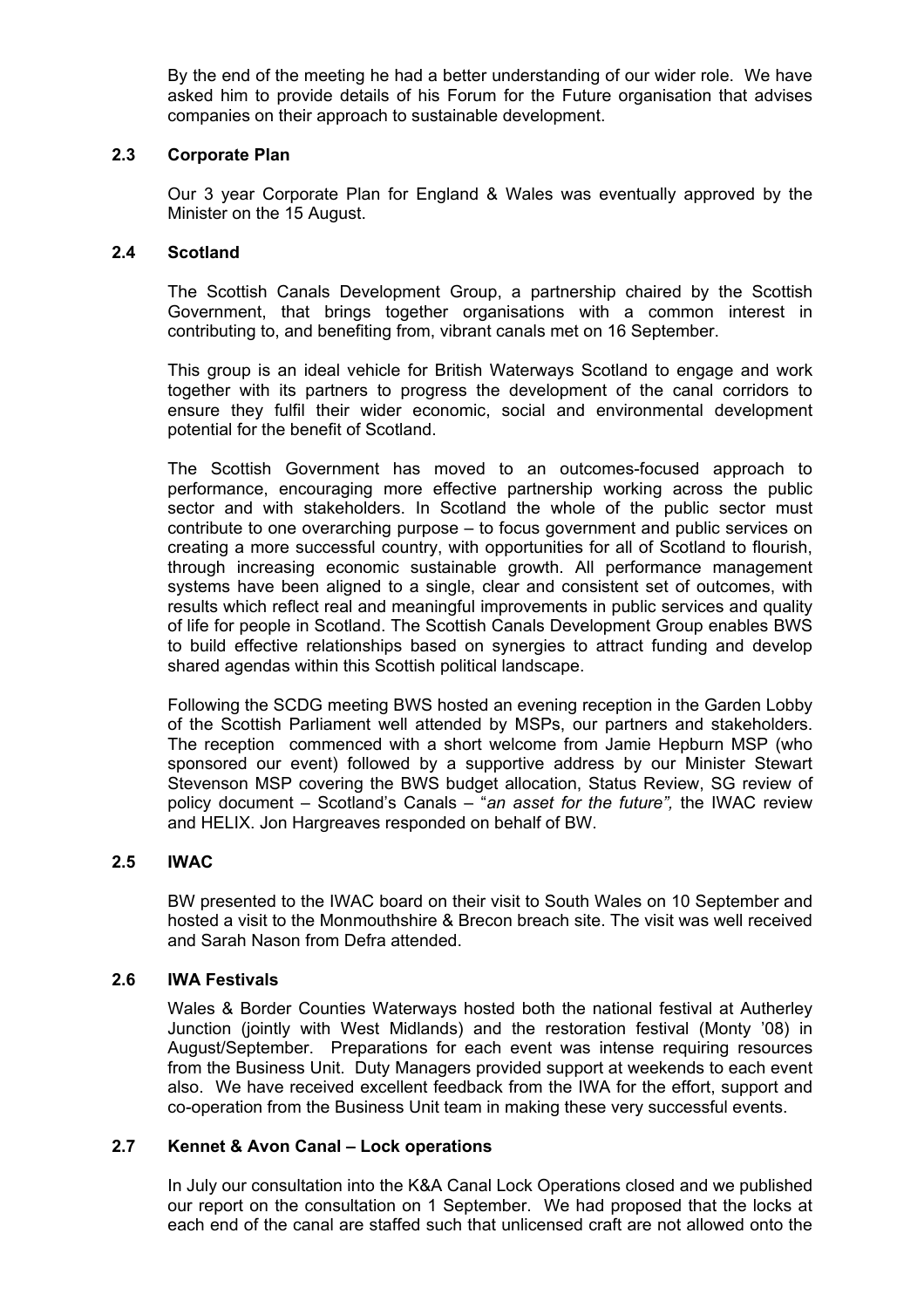canal. Outside of the staffed hours it was proposed that the ends of the canal will be locked. This is clearly a subject close to the heart of many of our customers as we received 155 emails and letters on the proposals. The majority of respondents were against the main proposal to staff and lock up the ends of the canal. Acknowledging this, we have decided neither to staff the locks nor to introduce opening hours. However we will work with the EA and Bristol Port to sell licences from their adjacent locks and we reserved the right to lock locks up and either sell a licence or initiate enforcement action.

## **3. MARKETING & CUSTOMER SERVICE**

#### **3.1 Customer service standards advisory panel**

Its purpose is to advise on future customer service standards and the panel, chaired by Simon Salem, has its first meeting early October 2008. It comprises twelve people (nine customers & three BW people). These are appointed for their individual experience and expertise rather than as representatives of special interest groups. BW people include a lock keeper, a length inspection supervisor and a customer operations manager.

### **3.2 CRM Pilot / Scotland**

The customer relationship management element of SAP has been activated for a pilot in Scotland. It is a powerful tool with the potential to significantly improve service to customers across BW's geographically dispersed locations. Decisions regarding future use throughout BW will be taken following evaluation and in line with IT strategy overall.

#### **3.3 National Communications**

This period has seen some considerable media coverage of British Waterways' work in broadcast, print and on-line media at a national, regional and trade level. A roundup of key stories is now being circulated to BW staff, board members and some external stakeholders every week and has been very well-received.

The main highlights of this period were coverage of British Waterways' Annual Report and a story to raise awareness of the issue of invasive species in the waterways.

The Annual Report story led to positive coverage of BW and the waterways on BBC Radio 4's Today programme, BBC Breakfast, Five Live, Channel 4 News, TV and Radio stations across Britain, and all the national broadsheet newspapers and middle market tabloids. This included editorial and comment pieces in The Times and praise of BW as "one of the unsung institutional good guys of the age", a full page article in The Express reporting on how the waterways have improved since the 1960s, as well as large features in The Daily Mail, Daily Telegraph, Guardian and FT.

Our story to highlight the issue of invasive species in the waterways received extensive national and local coverage, including The Daily Telegraph, GMTV, BBC London, London Tonight, The Mirror, Daily Mail, Country Life and around 20 local radio stations and over 40 regional newspapers.

Regeneration & Renewal Magazine ran a full page interview with Robin Evans on the "beneficial effect on regeneration, economic growth, tourism and local communities" and Estates Gazette ran a three-page interview with Stuart Mills looking at the importance of property to BW.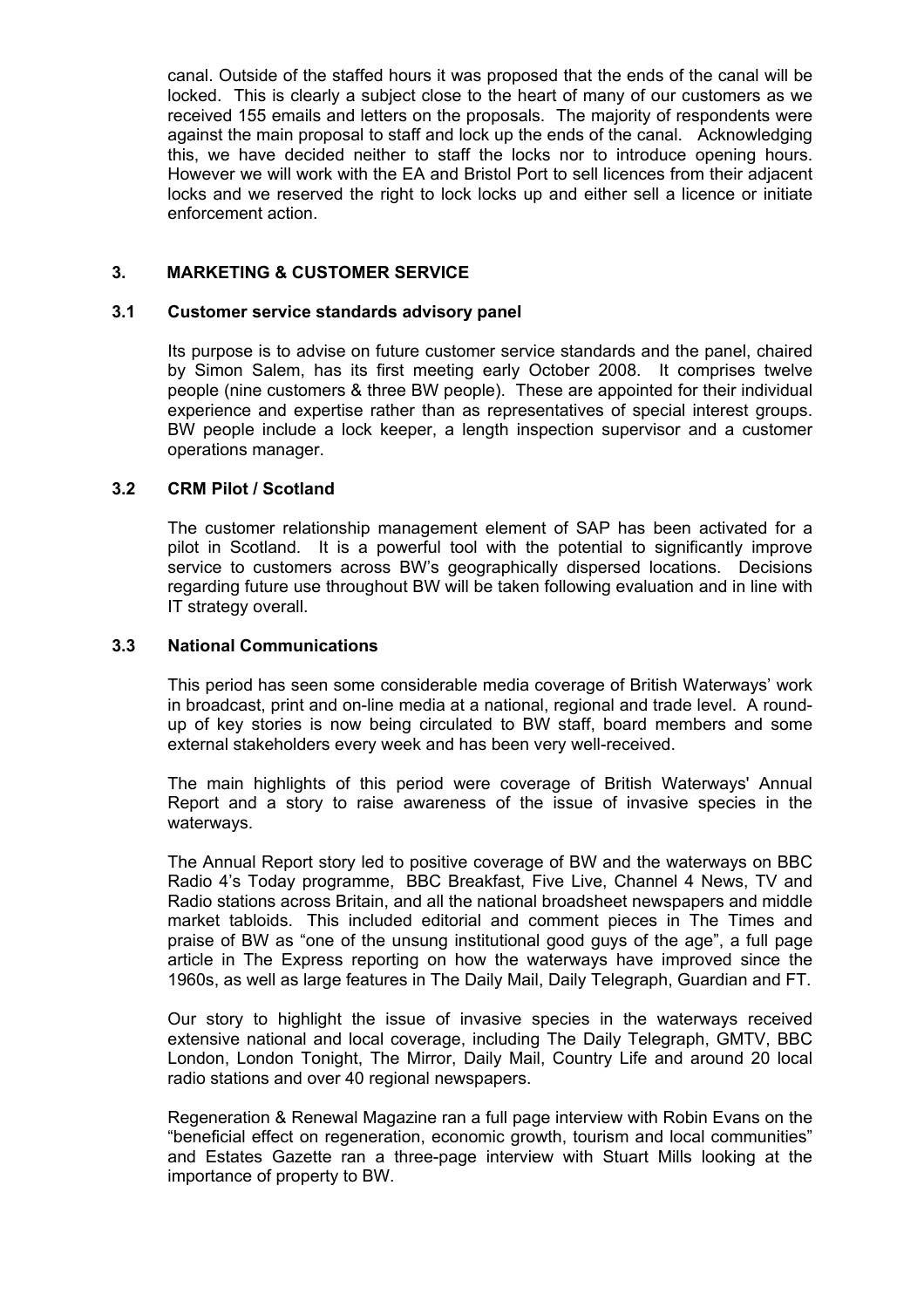BBC Working Lunch ran a feature highlighting British Waterways' work to promote new marinas.

BBC Radio 4's PM programme covered BW and TWT's search for surviving 'Idle Women'.

BW's licensing of a canoe taxi in London was covered by the Evening Standard, Observer, Sunday Times and BBC.

Both Sky News and BBC London ran stories on the progress of the new lock on Prescott Channel

The Independent and Evening Standard ran articles looking at apparent interest among supermarkets for moving materials by water

#### **3.4 Summer Marketing Campaign**

 This summer's 'Yours to Enjoy Anytime' marketing campaign again produced very encouraging results. Research showed that awareness of advertising increased by 75% and 32% of people that had seen the advertising said it positively affected their use of canals. Immediately following the campaign there was an 18% increase in visits to canal locations that ran the advertising campaign, compared to those that did not.

#### **3.5 Boat Licence Prices from 1 April 2009**

The Board will recall that after deciding on last year's price increase, we committed to work with the British Waterways Advisory Forum (BWAF) to gain their advice on how the likely substantial price increase for 2009 could be made as fair as possible.

BWAF formed an expert sub-committee led by BWAF chair, Nigel Stevens. This reviewed data and met with us over the Summer. Its main conclusion was that the need for a price rise could be made fairer if a charge for boats with no home mooring and/or a charge for boats with a beam greater than 2.1 metres were to be introduced.

We have considered BWAF's full report and discussed it with the sub-committee. We have calculated that to generate the revenue we require from licences in 2009/10, we would require an 'across the board' increase of 11.2%. After modelling various options, we have suggested that subject to acceptable implementation costs, a charge of £150 for boats with no home mooring and £50 for boats with a beam greater than 2.1 metres would lead us to a general licence increase of 6.6% (see option 4 in table below). All options include an increase of 7.5% for leisure business licences.

| <b>Effect of Alternative Options on 2009 Private Boat Licence Fees</b> |                                |                            |                       |                            |  |  |
|------------------------------------------------------------------------|--------------------------------|----------------------------|-----------------------|----------------------------|--|--|
| <b>Option</b>                                                          | Category of boat & licence     | Increase on<br>current fee | Fee £ for<br>13m boat | <b>Boaters</b><br>affected |  |  |
| 1 No Change                                                            | All private                    | 11.2%                      | 644                   | 27,968                     |  |  |
| 2 Add $£50$ for<br>boats more than                                     | Beam $> 2.1$ m canal & river   | $9\% + £50$                | 682                   | 3,422                      |  |  |
| $2.1m$ (canal $\&$                                                     | Beam > 2.1m river only         | $9\% + £30$                | 409                   | 2,242                      |  |  |
| river) & £30 for<br>river only                                         | Beam < 2.1m                    | 9%                         | 632                   | 22,304                     |  |  |
| 3 Add £150 for                                                         | Private boats, no home mooring | $8.5\% + £150$             | 779                   | 2,898                      |  |  |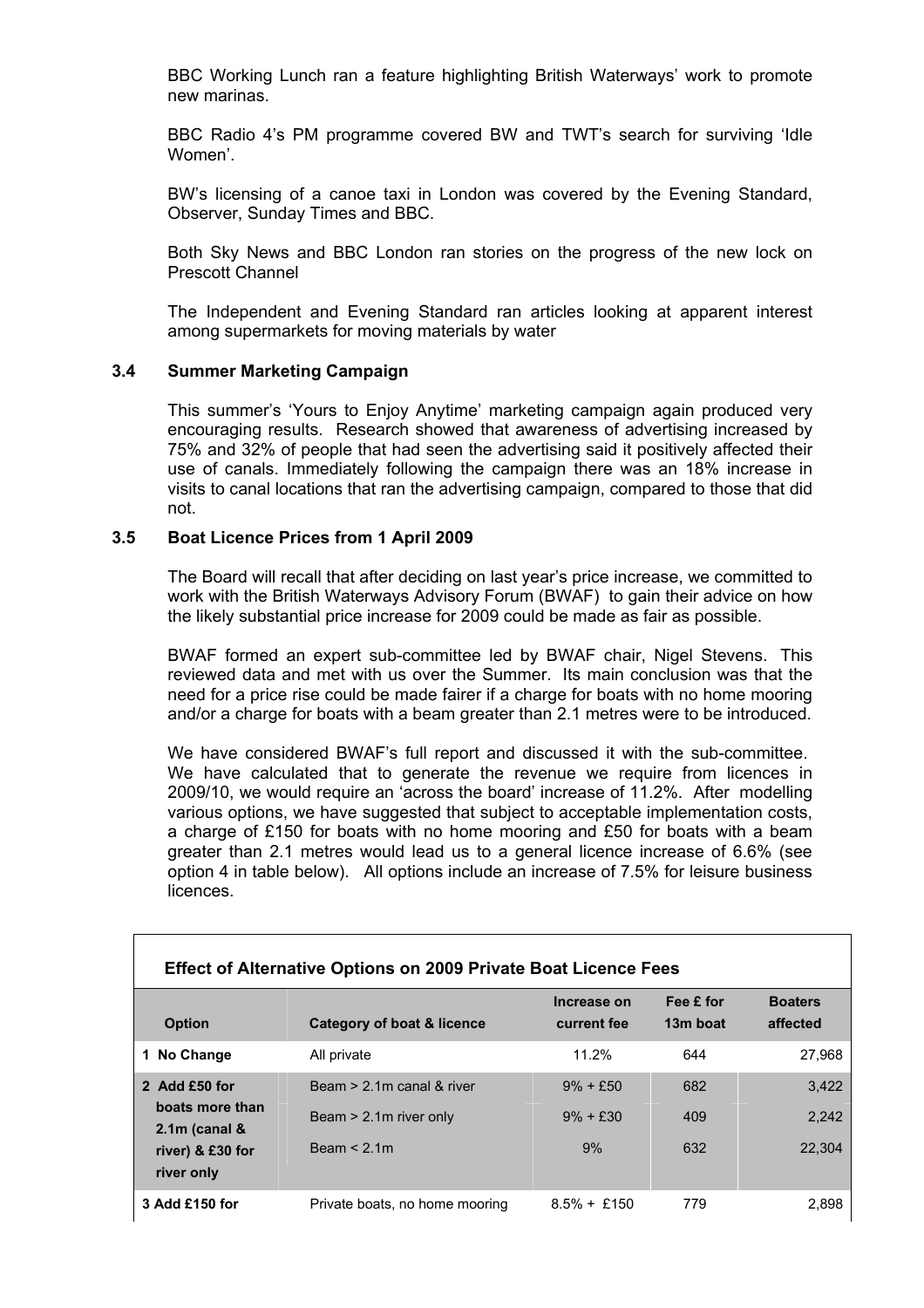| boats with no<br>permanent home<br>mooring | Private boats, with home mooring                   | $8.5\%$        | 629 | 25,070 |
|--------------------------------------------|----------------------------------------------------|----------------|-----|--------|
| 4 Both 2 & 3                               | Beam $> 2.1$ m canal & river, with<br>home mooring | $6.6\% + £50$  | 668 | 3,019  |
|                                            | Beam > 2.1m canal & river, no<br>home mooring      | $6.6\% + £200$ | 818 | 403    |
|                                            | Beam $> 2.1$ m river only, with<br>home mooring    | $6.6\% + £30$  | 648 | 2,141  |
|                                            | Beam $> 2.1$ m river only, no home<br>mooring      | $6.6\% + £180$ | 798 | 101    |
|                                            | Beam $\leq$ 2.1m, with home mooring                | 6.6%           | 618 | 19,910 |
|                                            | Beam $\leq$ 2.1m, no home mooring                  | $6.6\% + £150$ | 768 | 2,394  |

Because this is a proposal with wide ranging effects on our 30,000 boating customers, we have published our response to BWAF's report and asked for final views from groups representing boaters by 7 November. This will allow a final discussion at the November meeting of BWAF and then a full proposal to the Board at its November meeting. This will still allow us enough administrative time to introduce the price changes in April as planned.

## **4. STRATEGIC PEOPLE ISSUES**

## **4.1 Senior Manager changes**

Property & Regeneration Manager – Scotland. **Katie Hughes** started with us on 1 September.

Asset & Programme Manager – Scotland. **Andrew Stevenson** is starting with us on 22 September to replace **Dave Smith** who is retiring.

Business Development Manager – Wales & Border Counties. **Sue Lane** has resigned and will be leaving us later in the autumn.

#### **4.2 Leadership Development Programme**

Behavioural workshops have begun for central function heads following on from those for business unit General Managers. A round of workshops for remaining senior managers will take place in October/November.

#### **4.3 Job Profiles & Salary Structure**

The project to compile performance & capability profile documentation to describe the roles of people across BW is almost complete. A new, simplified salary structure is also being introduced.

#### **4.4 Business Travel & Company Cars**

Changes are being proposed to our approach to business travel to promote cost effectiveness and to support our aim to reduce CO2 emissions. We will be tabling formal proposals to the trades unions at our National Joint Forum meeting in October. Implementation of the proposals will lead to a large reduction in the number of company cars, with many more employees being paid a cash car allowance to provide a private car for business purposes instead.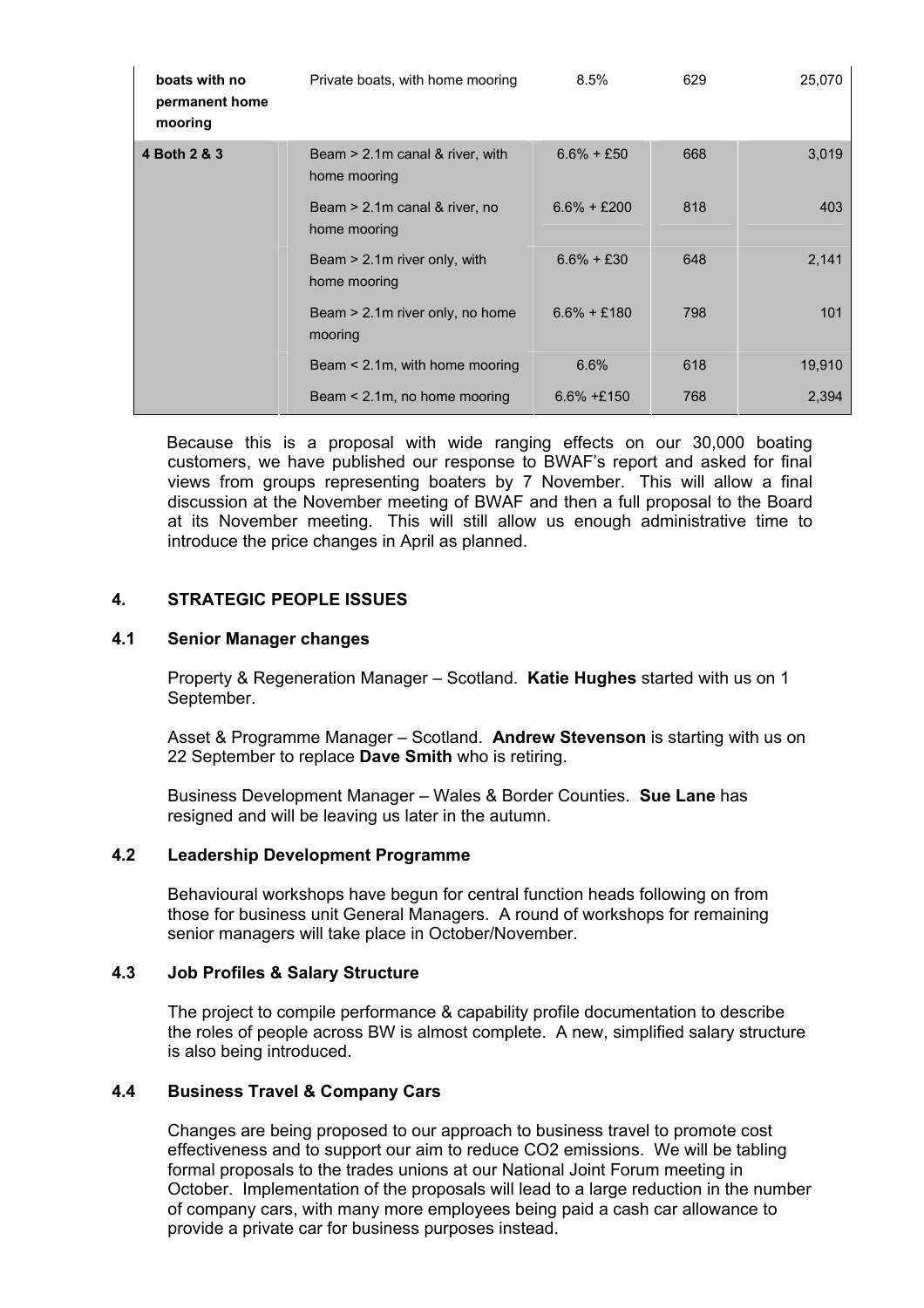## **4.5 SMART Pensions**

A project has begun to implement tax-efficient pension contributions. Implementation is planned for January 2009. BW's National Insurance Contribution payments are forecast to reduce by c. £200,000 p.a. as a result of the changes. Employees NIC payments will also reduce by a similar overall amount.

## **5. LEISURE**

#### **5.1 Anderton**

Due to the adverse weather over the Summer, visitor numbers for August are 30% down on 2007, with income down by £30k YTD. A new marketing campaign has been implemented to encourage visitors. However we are close to the season end and a recovery of income is unlikely.

### **5.2 Towpath Ranger – London Canals**

41 external applications were received for the position, of which 4 were interviewed. The successful candidate, Joseph Young, joined us on 8 September and will report to the leisure development manager. This is an important role in BWL's work with TfL and the establishment and implementation of a Towpath Management Plan for central London's canals.

## **5.3 Floating Golf event, Heron Quays, London**

Golf in the City ran a floating golf event in South Dock, Heron Quays between 8 and 12 September. Colin Montgomery attended and officially opened the event. Total BW income from the event will be £13K.

## **5.4 Erewash Festival**

More than 5,000 people flocked to the one-day Erewash Canal Festival over the August Bank Holiday weekend. The record breaking crowd enjoyed the activities and entertainment on offer at the Festival which was held this year at Trent Lock in Sawley, one of the East Midlands destination sites. Erewash Borough Council have again considered this event a success and are now liaising with BW to link next year's event to the IWA's National Festival at Redhill.

## **6. LEGAL**

## **6.1 Usk Abstraction (supply to Monmouthshire & Brecon Canal)**

Following our meeting with the Environment Agency Wales (EAW) earlier this year, we are still awaiting confirmation of the restrictions they will impose under the Water Act licensing regime to be introduced in 2009. BW currently abstract up to 25% of flow at low flow conditions and the recommended maximum is 5% from this SAC.

Having met with Welsh Water who have similar concerns to us about the processes and targets being followed by EAW, and whose abstractions are also being limited, they have been given an indication that they would have to reduce abstraction by 80%, at low flow. They may be able to help us investigate alternative supplies which will be a critical issue in any debate we take forward with EAW.

The timescale for Licensing is such that although it could be up to 5 years before this takes effect, the impact is significant – the Canal would have to be closed when the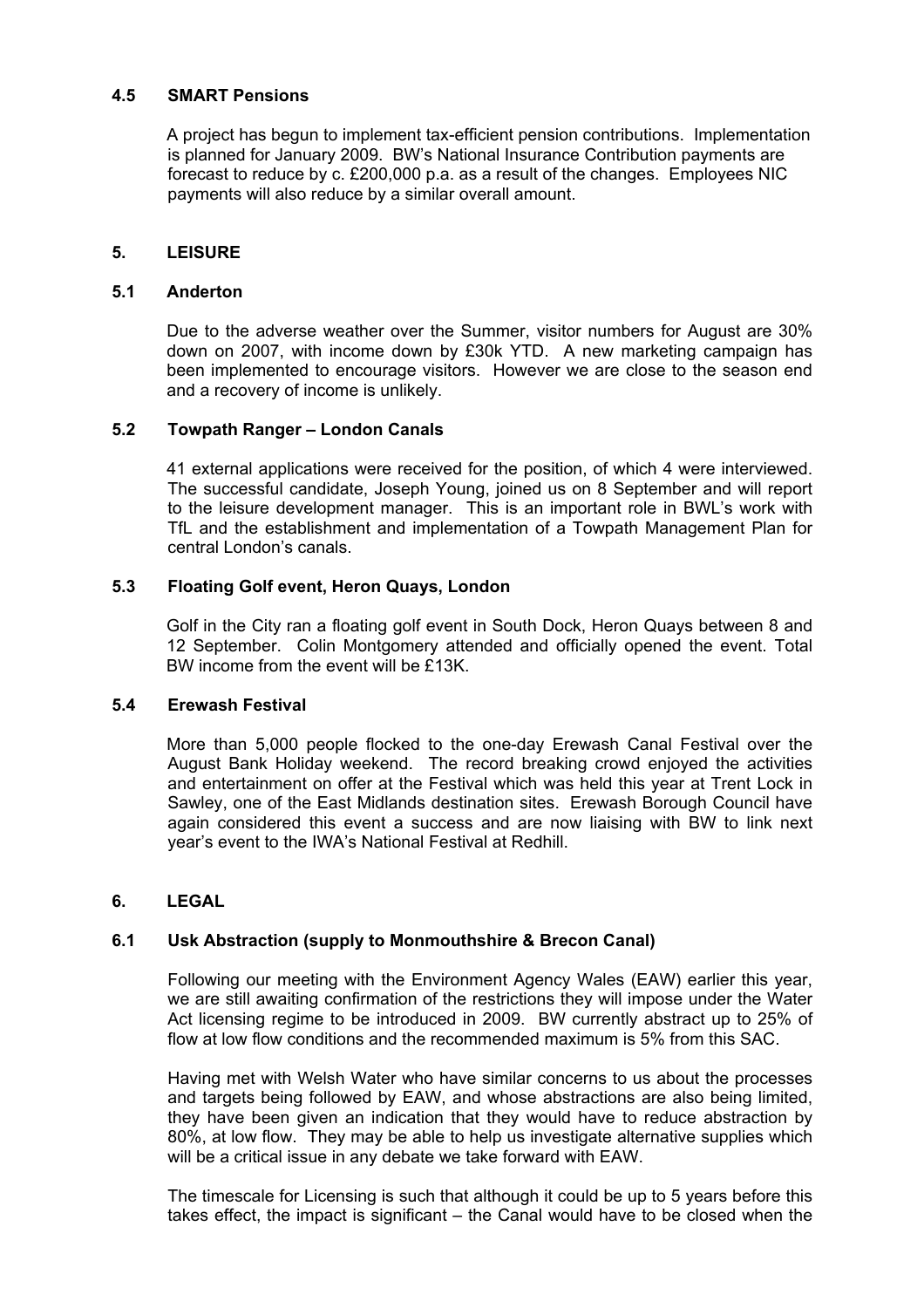heaviest restrictions are in place, unless alternative supplies can be secured. This would be a difficult outcome publicly having spent over £8M on repairs in the last 2 years.

## **7. RESTORATION/REGENERATION**

#### **7.1 Cotswold Canal**

We understand that following recent meetings of Stroud District Council and the Heritage Lottery Fund that Stroud DC will take on the restoration of the Cotswold Canals. We believe that a Stroud DC meeting early in October will formally ratify this. Our current best estimate is that we will be able to either give the canal back to the Company of Proprietors' or assign the lease to Stroud DC by the end of the 2008.

## **7.2 Helix**

The additional Scottish Government funding has been confirmed at £1.5m. Discussions are ongoing regarding a number of mitigation measures to counteract cost overruns for the project including: targeting additional third party income; commercialisation of the site; effective procurement policy and efficient project management; and reduction in the overall scope of the project in agreement with BIG and our partners.

### **7.3 Pontcysyllte World Heritage Site application**:

The UNESCO Assessor will be visiting at the end of September. We are working with partners to ensure that his 3-day visit showcases the Nominated site and our management of heritage assets as well as the opportunities for improved leisure development. We made a presentation to the recent HLF Wales Board meeting which was well received and the site was featured on *Countryfile*. Development of funding bids is ongoing with partners although there is still a concern over recent HLF attitudes to canal bids following our withdrawal from the Cotswolds Canals project.

Funding has now been secured from the Rural Development Plan for a community officer to work with communities along the WHS corridor. It is hoped that the already secured £184,000 will be doubled with the successful outcome of a Big Lottery People & Places bid – the outcome should be know at the end of September. If the whole package is available a variety of works will be undertaken including volunteering, events, interpretation and capital works such as access improvements.

#### **7.4 Bingley 5 Rise**

As part of proposals to improve interpretation and increase visitor numbers to Bingley 5 Rise Locks, we have had a positive meeting with HLF who have expressed support for a bid to rebuild the lock cottage to provide interpretation space. We are progressing a bid with a range of partners from the public sector, community representatives and waterway businesses.

#### **8. CORE WATERWAY**

#### **8.1 Processing of Dredged Canal Sediment – Grantham Canal**

A trial of the processing of dredged canal sediment for commercial sale is being carried out on the Grantham Canal in Leicestershire. Funding has been obtained by and from Melton Borough Council, and Market Testing and Sediment Analysis trials are being carried out in Sept 2008.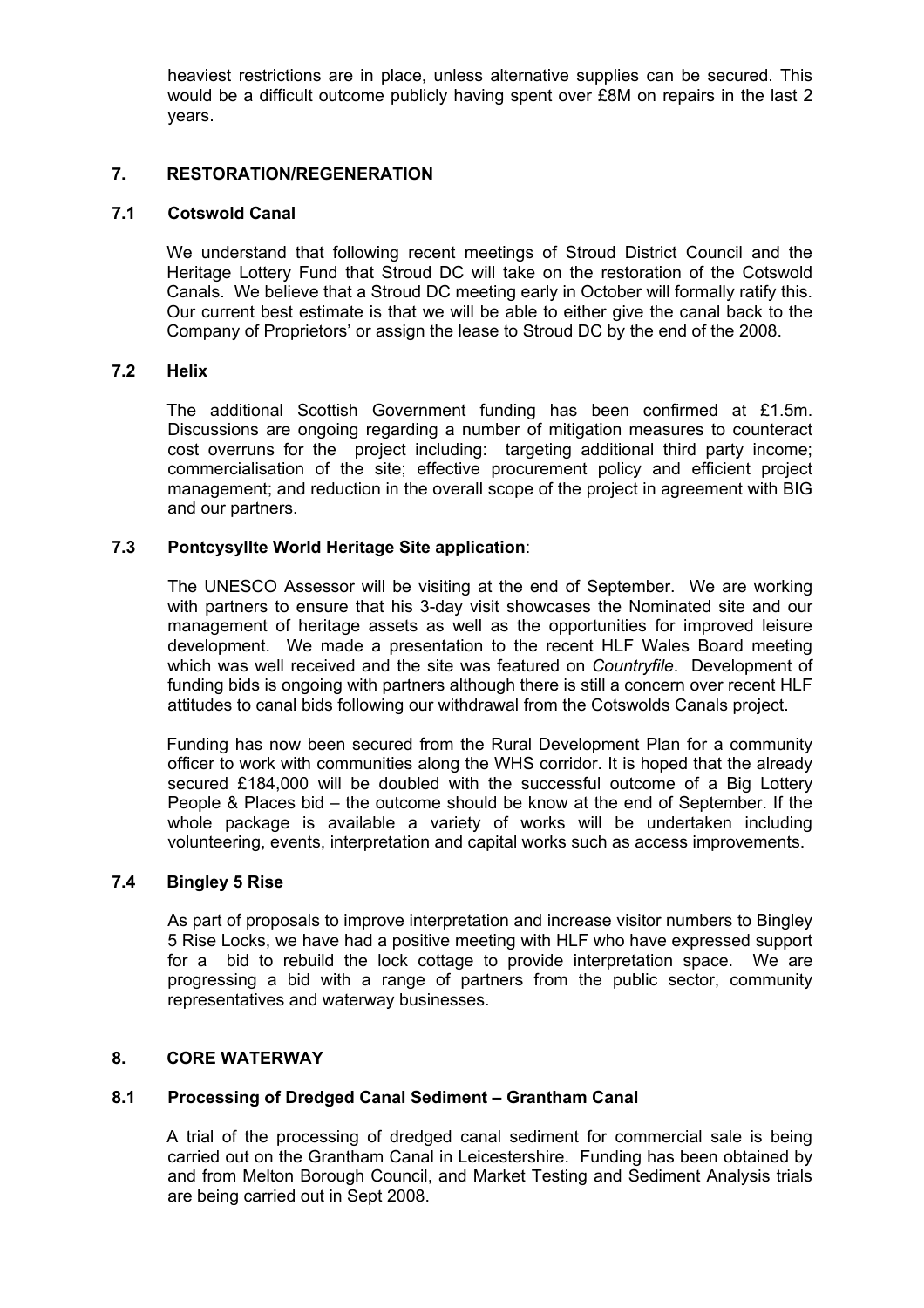## **8.2 Freight**

Abnormal load movements on the River Trent commence in September, for the delivery of 12 generators/turbines weighing up to 300 tonne, for the new power station at Staythorpe. This will involve 12 one day closures spread over the September 2008 to March 2009 period. Approximately £25k of stoppage/ supervision income will be generated.

London Docklands: Aggregate barge movements into the dock continued with tonnage carried through the West India Dock lock to the Korsar concrete batching plant totalling 17000 tonnes in July with a further 15500 tonnes projected during August. Income remains broadly in line with expectations although there is still a risk that the plant could be relocated to a river location to service a 1.7 million square feet development being constructed by Canary Wharf at Riverside. The proposed location has a number of challenging issues and this matter should become clearer over the next month or two.

## **8.3 Floating Pennywort Removal**

A joint event was held with the Environment Agency and Leicester City Council on 5/6 August to remove floating pennywort in Leicester, with volunteer office staff from EA and Leicester City Council. There was media coverage by BBC, Central TV and Leicester Mercury. The event was successful in raising the profile of the problem, how the public can contribute as volunteers, and the need for multi-agency working. An application for funding from Leicestershire County Council is being prepared to contribute to future years work.

## **8.4 Pollution Incidents**

During July there was a pollution incident on the Rochdale Canal between locks 64 and 65. It is estimated that over 15,000 fish were killed. The environment & heritage team and waterway operatives have worked tirelessly removing the dead fish from the canal and also assisting the Environment Agency with their investigation. Initial findings suggest that a herbicide entered the canal and investigations are continuing to find the source of the pollution.

A further intermittent pollution was experienced on the Upper Peak Forest Canal. Large numbers of distressed fish were spotted near New Mills. Working with the Environment Agency, dissolved oxygen levels in the canal have now been restored.

## **8.5 Potential New South East Regional Office**

Following the stalled development progress of the large mixed use scheme at Campbell Park, Milton Keynes, the South East Business Unit has been investigating local canal side alternatives. A further opportunity in the Campbell Park area, currently under the control of Milton Keynes Parks Trust, has now arisen and is being cautiously advanced. The proposed building, which needs to incorporate a café/coffee shop outlet, would house the office needs as well as specific boater facilities. Timescales, if successfully advanced, could integrate with the first break opportunity of Elder Gate in July 2010.

## **9. VENTURES**

## **9.1 Edinburgh Quay**

 The Board is asked to approve the appointment of Katie Hughes, Senior Property & Regeneration Manager, Scotland, to the Board of Edinburgh Quay in place of